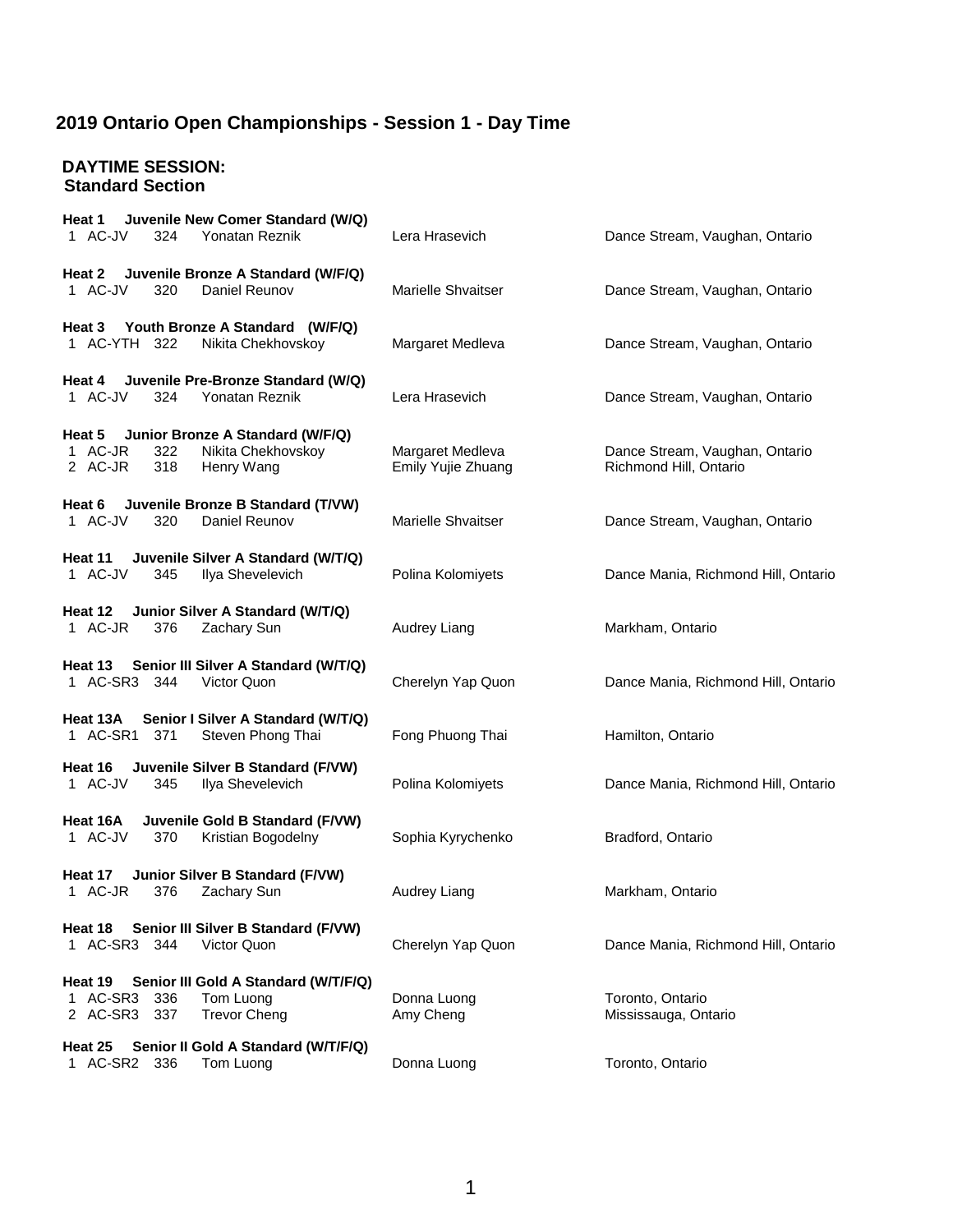| Heat 25A<br>1 AC-SR2 371           | Senior II Silver A Standard (W/T/Q)<br>Steven Phong Thai        | Fong Phuong Thai   | Hamilton, Ontario              |  |  |  |
|------------------------------------|-----------------------------------------------------------------|--------------------|--------------------------------|--|--|--|
| Heat 26                            | Senior IV Gold A Standard (W/T/F/Q)                             |                    |                                |  |  |  |
| 1 AC-SR4                           | 337<br><b>Trevor Cheng</b>                                      | Amy Cheng          | Mississauga, Ontario           |  |  |  |
| 2 AC-SR4 304                       | Robert Duan                                                     | Jacqueline Duan    | Vaughan, Ontario               |  |  |  |
|                                    |                                                                 |                    |                                |  |  |  |
| Heat 26A<br>1 AC-JV                | Juvenile Gold A Standard (W/T/F/Q)<br>Kristian Bogodelny<br>370 | Sophia Kyrychenko  | Bradford, Ontario              |  |  |  |
| <b>Latin &amp; Combo Section</b>   |                                                                 |                    |                                |  |  |  |
| Heat 30                            | Juvenile New Comer A Latin (C/J)                                |                    |                                |  |  |  |
| 1 AC-JV                            | Yonatan Reznik<br>324                                           | Lera Hrasevich     | Dance Stream, Vaughan, Ontario |  |  |  |
| 2 AC-JV                            | 363<br>Eli Wang                                                 | Szu Yu Lee         | Toronto, Ontario               |  |  |  |
|                                    |                                                                 |                    |                                |  |  |  |
|                                    |                                                                 |                    |                                |  |  |  |
| Heat 31                            | Junior New Comer A Latin (C/J)                                  |                    |                                |  |  |  |
| 1 AC-JR                            | Ray Zheng<br>305                                                | Angelina Bell      | Markham, Ontario               |  |  |  |
|                                    |                                                                 |                    |                                |  |  |  |
| Heat 32                            | Junior New Comer B Latin (S/R)                                  |                    |                                |  |  |  |
| 1 AC-JR                            | Ray Zheng<br>305                                                | Angelina Bell      | Markham, Ontario               |  |  |  |
|                                    |                                                                 |                    |                                |  |  |  |
|                                    |                                                                 |                    |                                |  |  |  |
| Heat 33                            | Juvenile New Comer B Latin (S/R)                                |                    |                                |  |  |  |
| 1 AC-JV                            | 363<br>Eli Wang                                                 | Szu Yu Lee         | Toronto, Ontario               |  |  |  |
|                                    |                                                                 |                    |                                |  |  |  |
| Heat 34                            | Juvenile Pre-Bronze A Latin (C/J)                               |                    |                                |  |  |  |
|                                    |                                                                 |                    |                                |  |  |  |
| 1 AC-JV                            | 324<br>Yonatan Reznik                                           | Lera Hrasevich     | Dance Stream, Vaughan, Ontario |  |  |  |
| 2 AC-JV                            | 363<br>Eli Wang                                                 | Szu Yu Lee         | Toronto, Ontario               |  |  |  |
|                                    |                                                                 |                    |                                |  |  |  |
| Heat 35                            | Junior Pre-Bronze A Latin (C/J)                                 |                    |                                |  |  |  |
| 1 AC-JR                            | 305<br>Ray Zheng                                                | Angelina Bell      | Markham, Ontario               |  |  |  |
|                                    |                                                                 |                    |                                |  |  |  |
|                                    |                                                                 |                    |                                |  |  |  |
| Heat 36                            | Juvenile Pre-Bronze A Singles Latin (C/J)                       |                    |                                |  |  |  |
| 1 AC-JV                            | Karl Aniscenko<br>338                                           | Catherine Stefanov | Richmond Hill, Ontario         |  |  |  |
|                                    |                                                                 |                    |                                |  |  |  |
| Heat 37                            | Juvenile Pre-Bronze B Latin (S/R)                               |                    |                                |  |  |  |
| 1 AC-JV                            | 363<br>Eli Wang                                                 | Szu Yu Lee         | Toronto, Ontario               |  |  |  |
|                                    |                                                                 |                    |                                |  |  |  |
|                                    |                                                                 |                    |                                |  |  |  |
| Heat 38                            | Juvenile Pre-Bronze B Singles Latin (S/R)                       |                    |                                |  |  |  |
| 1 AC-JV                            | 338<br>Karl Aniscenko                                           | Catherine Stefanov | Richmond Hill, Ontario         |  |  |  |
|                                    |                                                                 |                    |                                |  |  |  |
| Heat 39                            | Junior Pre-Bronze B Latin (S/R)                                 |                    |                                |  |  |  |
| 1 AC-JR                            | Ray Zheng<br>305                                                | Angelina Bell      | Markham, Ontario               |  |  |  |
|                                    |                                                                 |                    |                                |  |  |  |
|                                    |                                                                 |                    |                                |  |  |  |
| Heat 40                            | Junior Bronze A Latin (C/R/J)                                   |                    |                                |  |  |  |
| 1 AC-JR                            | Henry Wang<br>318                                               | Emily Yujie Zhuang | Richmond Hill, Ontario         |  |  |  |
| 2 AC-JR                            | 322<br>Nikita Chekhovskoy                                       | Margaret Medleva   | Dance Stream, Vaughan, Ontario |  |  |  |
|                                    |                                                                 |                    |                                |  |  |  |
| Junior Bronze A Latin Solo (C/R/J) |                                                                 |                    |                                |  |  |  |
| Heat 41                            |                                                                 |                    |                                |  |  |  |
| 1 A-JR                             | 366<br>Sharon Wang                                              |                    | Toronto, Ontario               |  |  |  |
|                                    |                                                                 |                    |                                |  |  |  |
| Heat 42                            | Juvenile Bronze A Singles Latin (C/R/J)                         |                    |                                |  |  |  |
| 1 AC-JV                            | Karl Aniscenko<br>338                                           | Lusia Li           | Richmond Hill, Ontario         |  |  |  |
|                                    |                                                                 |                    |                                |  |  |  |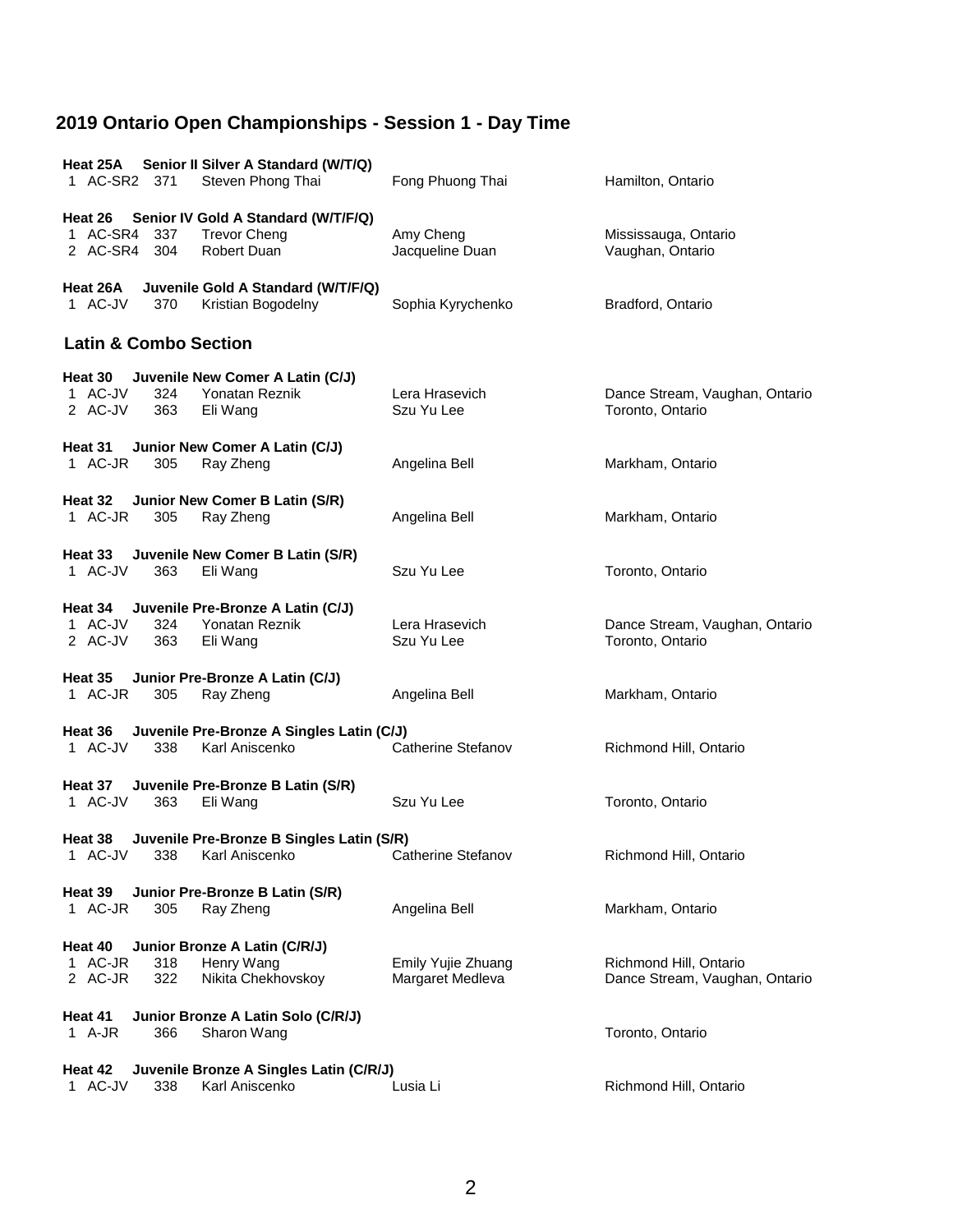| Youth Bronze A Latin (C/R/J)<br>Heat 43<br>1 AC-YTH<br>322<br>Nikita Chekhovskoy                                                                                          | Margaret Medleva                                                            | Dance Stream, Vaughan, Ontario                                                              |
|---------------------------------------------------------------------------------------------------------------------------------------------------------------------------|-----------------------------------------------------------------------------|---------------------------------------------------------------------------------------------|
| Juvenile New Comer Combo (W/C)<br>Heat 44<br>1 AC-JV<br>324<br>Yonatan Reznik                                                                                             | Lera Hrasevich                                                              | Dance Stream, Vaughan, Ontario                                                              |
| Junior New Comer Combo (W/C)<br>Heat 45<br>1 AC-JR<br>305<br>Ray Zheng                                                                                                    | Angelina Bell                                                               | Markham, Ontario                                                                            |
| Juvenile Pre-Bronze Combo (W/C)<br>Heat 46<br>1 AC-JV<br>Yonatan Reznik<br>324                                                                                            | Lera Hrasevich                                                              | Dance Stream, Vaughan, Ontario                                                              |
| Heat 47 Junior Pre-Bronze Combo (W/C)<br>1 AC-JR<br>305<br>Ray Zheng                                                                                                      | Angelina Bell                                                               | Markham, Ontario                                                                            |
| Junior Bronze Combo (W/C/R/Q)<br>Heat 48<br>1 AC-JR<br>318<br>Henry Wang                                                                                                  | Emily Yujie Zhuang                                                          | Richmond Hill, Ontario                                                                      |
| Heat 49<br>Juvenile Silver A Latin (S/R/C)<br>1 AC-JV<br>320<br>Daniel Reunov<br>2 AC-JV<br>345<br>Ilya Shevelevich                                                       | Marielle Shvaitser<br>Polina Kolomiyets                                     | Dance Stream, Vaughan, Ontario<br>Dance Mania, Richmond Hill, Ontario                       |
| Heat 51<br>Junior Silver A Latin (S/R/C)<br>1 AC-JR<br>Andrew Ma<br>373<br>2 AC-JR<br>376<br>Zachary Sun<br>3 AC-JR<br>314<br>Monaco Levi<br>4 AC-JR<br>309<br>Logan Levi | Nicole Volossetski<br>Audrey Liang<br>Lia Dyulgerov<br>Nicoleta Barbascumpa | Dance Mania, Richmond Hill, Ontario<br>Markham, Ontario<br>Maple, Ontario<br>Maple, Ontario |
| Heat 52<br>Junior Silver A Singles Latin (S/R/C)<br>1 AC-JR<br><b>Maksim Krinii</b><br>364                                                                                | Catherine Yarmamedov                                                        | Dance Mania, Richarmond Hill, Ontario                                                       |
| Youth Silver A Singles Latin (S/R/C)<br>Heat 53<br>1 AC-YTH 364<br><b>Maksim Krinii</b>                                                                                   | <b>Betty Bendersky</b>                                                      | Dance Mania, Richarmond Hill, Ontario                                                       |
| Youth Silver A Latin (S/R/C)<br>Heat 54<br>1 AC-YTH 367<br>Peter Stefanov                                                                                                 | Nina Stefanov                                                               | Dance Mania, Richmond Hill, Ontario                                                         |
| Heat 55<br>Senior III Silver A Latin (S/R/C)<br>1 AC-SR3<br>344<br>Victor Quon<br>2 AC-SR3<br>304<br>Robert Duan                                                          | Cherelyn Yap Quon<br>Jacqueline Duan                                        | Dance Mania, Richmond Hill, Ontario<br>Vaughan, Ontario                                     |
| Juvenile Silver B Latin (P/J)<br>Heat 56<br>1 AC-JV<br>320<br>Daniel Reunov<br>1 AC-JV<br>345<br>Ilya Shevelevich                                                         | Marielle Shvaitser<br>Polina Kolomiyets                                     | Dance Stream, Vaughan, Ontario<br>Dance Mania, Richmond Hill, Ontario                       |
| Juvenile Silver B Singles Latin (P/J)<br>Heat 57<br>1 AC-JV<br>338<br>Karl Aniscenko                                                                                      | Lusia Li                                                                    | Richmond Hill, Ontario                                                                      |
| Junior Silver B Singles Latin (P/J)<br>Heat 58<br>1 AC-JR<br><b>Maksim Krinii</b><br>364                                                                                  | Catherine Yarmamedov                                                        | Dance Mania, Richarmond Hill, Ontario                                                       |
| Heat 59<br>Junior Silver B Latin (P/J)<br>1 AC-JR<br>376<br>Zachary Sun                                                                                                   | Audrey Liang                                                                | Markham, Ontario                                                                            |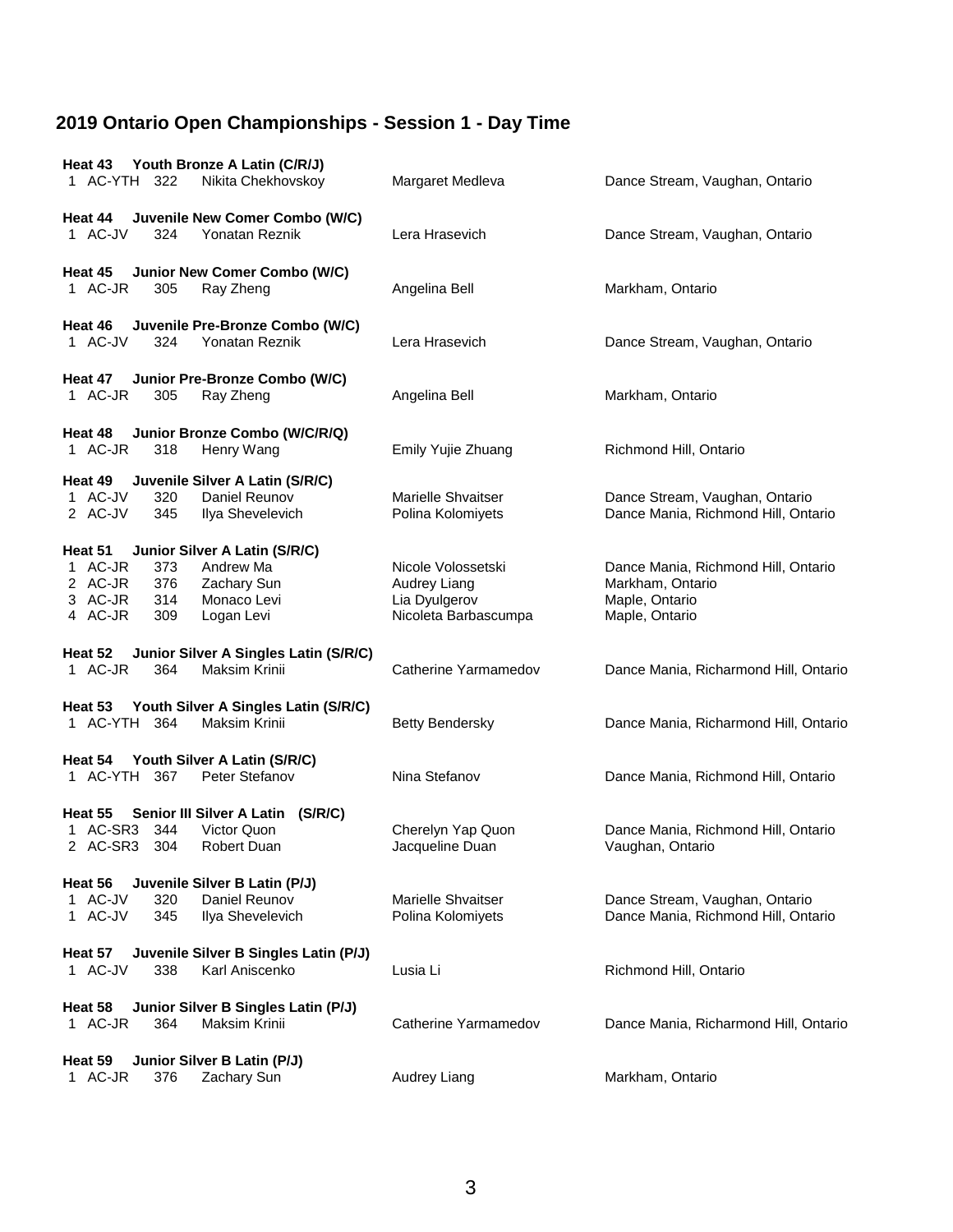| Youth Silver B Singles Latin (P/J)<br>Heat 60 |                 |                                       |
|-----------------------------------------------|-----------------|---------------------------------------|
| 1 AC-YTH 364<br>Maksim Krinii                 | Betty Bendersky | Dance Mania, Richarmond Hill, Ontario |
| Youth Silver B Latin (P/J)<br>Heat 61         |                 |                                       |

1 AC-YTH 367 Peter Stefanov Nina Stefanov Dance Mania, Richmond Hill, Ontario

### **END OF DAYTIME SESSION**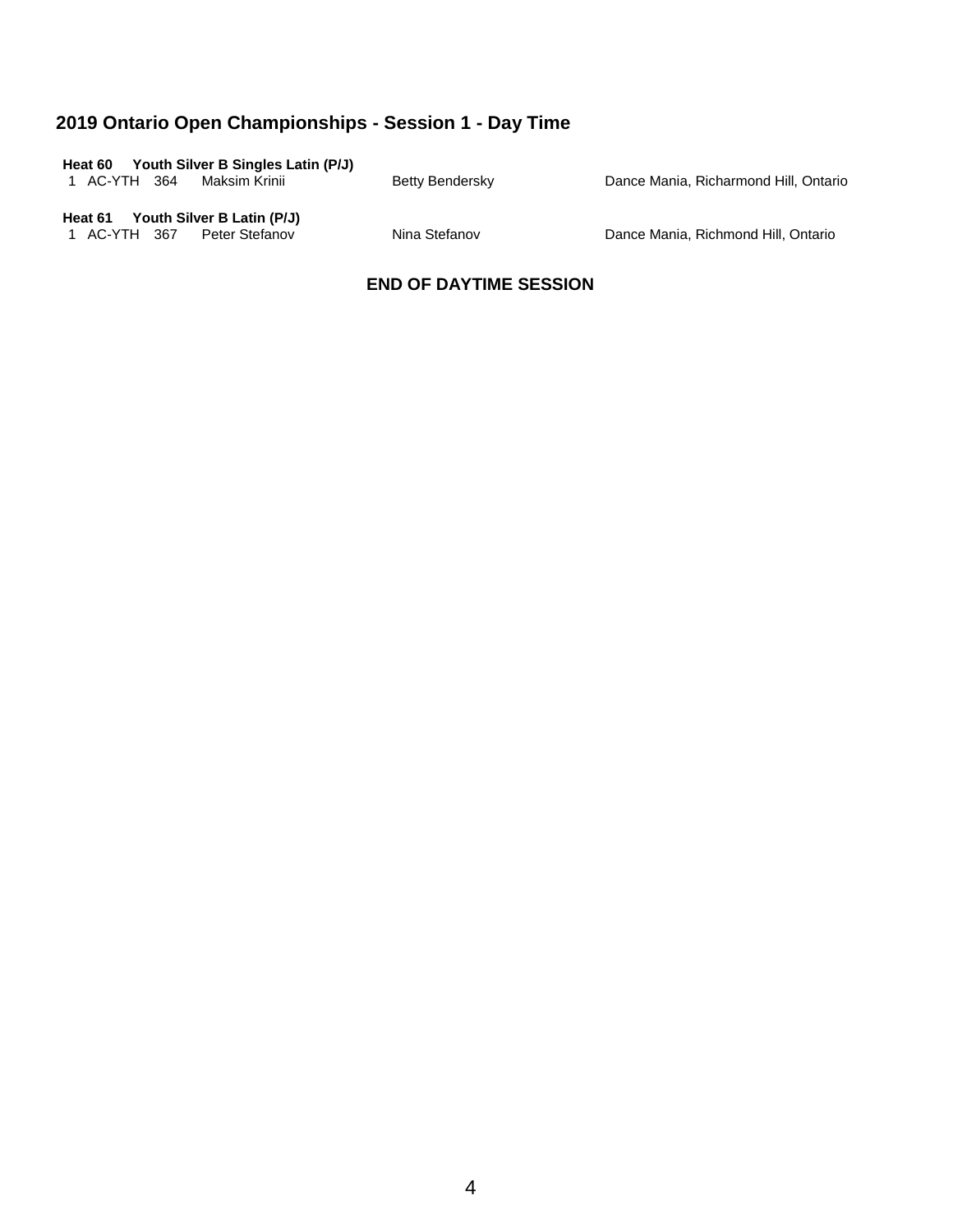## **2019 Ontario Open Championships - Session 2 - Evening**

#### **EVENING SESSION:**

| Heat 80A                                       |       | Teacher/Student Championship Standard (W/T/VW/F/Q) |                      |                                     |  |
|------------------------------------------------|-------|----------------------------------------------------|----------------------|-------------------------------------|--|
| 1 AC-                                          | 327   | William Lee                                        | Tatiana Veselkina    | Toronto, Ontario                    |  |
| Heat 62                                        |       | Senior I Pre-Champ Standard (W/T/F/Q)              |                      |                                     |  |
| 1 AC-SR1                                       | 310   | Marcin Kwietniewski                                | Monika Kwietniewska  | Toronto, Ontario                    |  |
| 2 AC-SR1                                       | 312   | Newman Lau                                         | Lily Wang            | Markham, Ontario                    |  |
| 3 AC-SR1 374                                   |       | Viacheslav Fedorov                                 | Natalia Fedorova     | Toronto, Ontario                    |  |
| 4 AC-SR1 375                                   |       | William Min                                        | Mona Cui             | Vaughan, Ontario                    |  |
| Heat 63                                        |       | Junior Pre-Champ Latin (S/C/R/J)                   |                      |                                     |  |
| 1 AC-JR                                        | 342   | <b>Matthew Kamenetsky</b>                          | Rachel Tulman        | Dance Mania, Richmond Hill, Ontario |  |
|                                                |       | Heat 64 Youth Pre-Champ Latin (S/C/R/J)            |                      |                                     |  |
| 1 AC-YTH 321                                   |       | Michel David                                       | Liza David           | Dance Stream, Vaughan, Ontario      |  |
| Heat 65                                        |       | Senior III Pre-Champ Standard (W/T/F/Q)            |                      |                                     |  |
| 1 AC-SR3 346                                   |       | Martin Lazarek                                     | Eliza Lazarek        | Aurora, Ontario                     |  |
| 2 AC-SR3 375                                   |       | William Min                                        | Mona Cui             | Vaughan, Ontario                    |  |
| 3 AC-SR3                                       | 313   | Harry Knox                                         | Teresa Knox          | Etobicoke, Ontario                  |  |
| 4 AC-SR3 372                                   |       | <b>Eric Norris</b>                                 | <b>Brenda Mercer</b> | Pickering, Ontario                  |  |
| Heat 66 Senior IV Pre-Champ Standard (W/T/F/Q) |       |                                                    |                      |                                     |  |
| 1 AC-SR4 311                                   |       | Nelson Luk                                         | Vera Luk             | Markham, Ontario                    |  |
| Heat 67 Senior II Pre-Champ Standard (W/T/F/Q) |       |                                                    |                      |                                     |  |
| 1 AC-SR2                                       | 312   | Newman Lau                                         | Lily Wang            | Markham, Ontario                    |  |
| 2 AC-SR2 374                                   |       | Viacheslav Fedorov                                 | Natalia Fedorova     | Toronto, Ontario                    |  |
| 3 AC-SR2                                       | - 313 | Harry Knox                                         | Teresa Knox          | Etobicoke, Ontario                  |  |
| 4 AC-SR2 375                                   |       | William Min                                        | Mona Cui             | Vaughan, Ontario                    |  |
| 5 AC-SR2                                       | 346   | <b>Martin Lazarek</b>                              | Eliza Lazarek        | Aurora, Ontario                     |  |
| 6 AC-SR2                                       | 372   | <b>Eric Norris</b>                                 | <b>Brenda Mercer</b> | Pickering, Ontario                  |  |

### **PARADE OF COMPETITORS & OPENING CEREMONIES, AWARDS**

#### **Heat 68 Senior III Championship Standard (W/T/VW/F/Q)**

| AC-SR3    | 330 | Heung Sub So         | Lina Yu                 | Toronto, Ontario       |
|-----------|-----|----------------------|-------------------------|------------------------|
| 2 AC-SR3  | 329 | Denis Michaude       | Diane Michaude          | Gatineau, Quebec       |
| 3 AC-SR3  | 327 | William Lee          | Fiona Tam               | Toronto, Ontario       |
| 4 AC-SR3  | 377 | Daniel Benjamin      | Marjolaine Lagacé       | Cantley, Quebec        |
| 5 AC-SR3  | 319 | Kam Young            | Rosita Young            | Toronto, Ontario       |
| 6 AC-SR3  | 328 | Jason Huynh          | Linda Huynh             | Brampton, Ontario      |
| 7 AC-SR3  | 306 | Glen Shenton         | <b>Isabelle Shenton</b> | Woodstock, Ontario     |
| 8 AC-SR3  | 332 | Eagle Leung          | Hannah Ng               | Toronto, Ontario       |
| 9 AC-SR3  | 335 | Currie Chan          | Judy Yu                 | Scarborough, Ontario   |
| 10 AC-SR3 | 334 | Thomas May           | Alice Dong              | Thornhill, Ontario     |
| 10 AC-SR3 | 307 | Vladimir Klimkovitch | Irena Klimkovitch       | Nepean, Ontario        |
| 12 AC-SR3 | 369 | Alfred Poon          | Lucilla Poon            | Richmond Hill, Ontario |
|           |     |                      |                         |                        |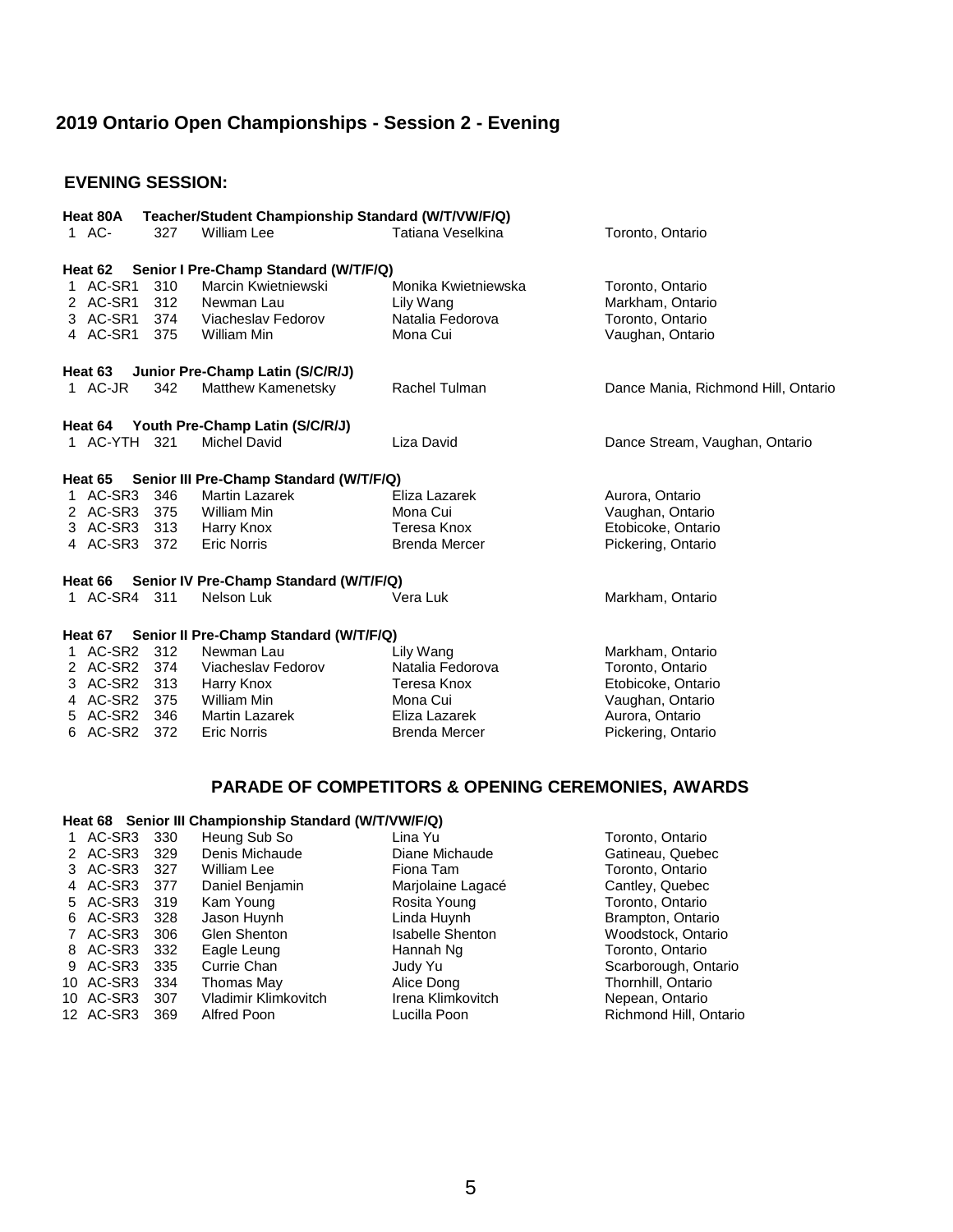# **2019 Ontario Open Championships - Session 2 - Evening**

| Heat 69            |     | Senior I Championship Standard (W/T/VW/F/Q)  |                         |                                     |
|--------------------|-----|----------------------------------------------|-------------------------|-------------------------------------|
| 1 AC-SR1           | 310 | Marcin Kwietniewski                          | Monika Kwietniewska     | Toronto, Ontario                    |
| 2 AC-SR1           | 317 | Alexei Achinfiev                             | Csilla Kosztak          | Hamilton, Ontario                   |
| 3 AC-SR1           | 312 | Newman Lau                                   | Lily Wang               |                                     |
|                    |     |                                              |                         | Markham, Ontario                    |
| 4 AC-SR1           | 375 | William Min                                  | Mona Cui                | Vaughan, Ontario                    |
| Heat 70            |     | Junior Championship Latin (S/C/R/P/J)        |                         |                                     |
| 1 AC-JR            | 343 | Ivan Kolomiyets                              | Ariella Shribman        | Richmond Hill, Ontario              |
|                    |     |                                              |                         |                                     |
|                    |     | Heat 71 Youth Championship Latin (S/C/R/P/J) |                         |                                     |
| 1 AC-YTH 339       |     | Dennis Gluskin                               | Anna Perzan             | Richmond Hill, Ontario              |
| 2 AC-YTH           | 340 | Nicholas Quon                                | <b>Shany Marks</b>      | Richmond Hill, Ontario              |
| 3 AC-YTH 325       |     | Thomas Zinger                                | Sarah Stolarsky         | Toronto, Ontario                    |
|                    |     |                                              |                         |                                     |
| Heat 72            |     | Senior IV Championship Standard (W/T/VW/F/Q) |                         |                                     |
| 1 AC-SR4           | 319 | Kam Young                                    | Rosita Young            | Toronto, Ontario                    |
| 2 AC-SR4 306       |     | Glen Shenton                                 | <b>Isabelle Shenton</b> | Woodstock, Ontario                  |
| 3 AC-SR4           | 333 | <b>Marshall Kramer</b>                       | Jennifer Chan           | Toronto, Ontario                    |
|                    |     |                                              |                         |                                     |
| 4 AC-SR4 335       |     | Currie Chan                                  | Judy Yu                 | Scarborough, Ontario                |
| 5 AC-SR4 311       |     | Nelson Luk                                   | Vera Luk                | Markham, Ontario                    |
| Heat 73            |     | Senior II Championship Standard (W/T/VW/F/Q) |                         |                                     |
| 1 AC-SR2 331       |     | Horace Hu                                    | Agnes Yuan              | Toronto, Ontario                    |
| 2 AC-SR2 330       |     |                                              | Lina Yu                 | Toronto, Ontario                    |
|                    |     | Heung Sub So                                 |                         |                                     |
| 3 AC-SR2 308       |     | Sebastian Lai                                | Susanna Ng              | Richmond Hill, Ontario              |
| 4 AC-SR2 328       |     | Jason Huynh                                  | Linda Huynh             | Brampton, Ontario                   |
| 5 AC-SR2           | 332 | Eagle Leung                                  | Hannah Ng               | Toronto, Ontario                    |
| 6 AC-SR2           | 307 | Vladimir Klimkovitch                         | Irena Klimkovitch       | Nepean, Ontario                     |
|                    |     |                                              |                         |                                     |
| Heat 74            |     | Under 21 Championship Latin (S/C/R/P/J)      |                         |                                     |
| 1 AC-U21           | 339 | Dennis Gluskin                               | Anna Perzan             | Richmond Hill, Ontario              |
| 2 AC-U21           | 340 | Nicholas Quon                                | <b>Shany Marks</b>      | Richmond Hill, Ontario              |
| Heat 75            |     | Adult Championship Latin (S/C/R/P/J)         |                         |                                     |
|                    |     |                                              |                         |                                     |
| 1 AC-AD            | 338 | Karl Aniscenko                               | Dayana Nikon            | Richmond Hill, Ontario              |
| Heat 76            |     | Combined 120 years Standard (W/T/F)          |                         |                                     |
| 1 AC-SR4           | 368 | Ben Tam                                      | Flora Yim               | North York, Ontario                 |
| 2 AC-SR4           | 333 | <b>Marshall Kramer</b>                       | Jennifer Chan           | Toronto, Ontario                    |
|                    |     |                                              |                         |                                     |
| 3 AC-SR4           | 311 | Nelson Luk                                   | Vera Luk                | Markham, Ontario                    |
| Heat 77            |     | Senior II Pre-Champ Latin (S/C/R/J)          |                         |                                     |
| 1 AC-SR2           | 308 | Sebastian Lai                                | Susanna Ng              | Richmond Hill, Ontario              |
|                    |     |                                              |                         |                                     |
| Heat 78            |     | Junior Pre-Champ Standard (W/T/F/Q)          |                         |                                     |
| 1 AC-JR            | 342 | Matthew Kamenetsky                           | Rachel Tulman           | Dance Mania, Richmond Hill, Ontario |
|                    |     |                                              |                         |                                     |
| Heat 79            |     | Youth Pre-Champ Standard (W/T/F/Q)           |                         |                                     |
| 1 AC-YTH           | 326 | Andrew Goshovskiy                            | Alexandra Yelisyeyenko  | Toronto, Ontario                    |
| 2 AC-YTH           | 321 | <b>Michel David</b>                          | Liza David              | Dance Stream, Vaughan, Ontario      |
|                    |     | Adult Pre-Champ Standard (W/T/F/Q)           |                         |                                     |
| Heat 80<br>1 AC-AD | 310 | Marcin Kwietniewski                          | Monika Kwietniewska     |                                     |
|                    |     |                                              |                         | Toronto, Ontario                    |